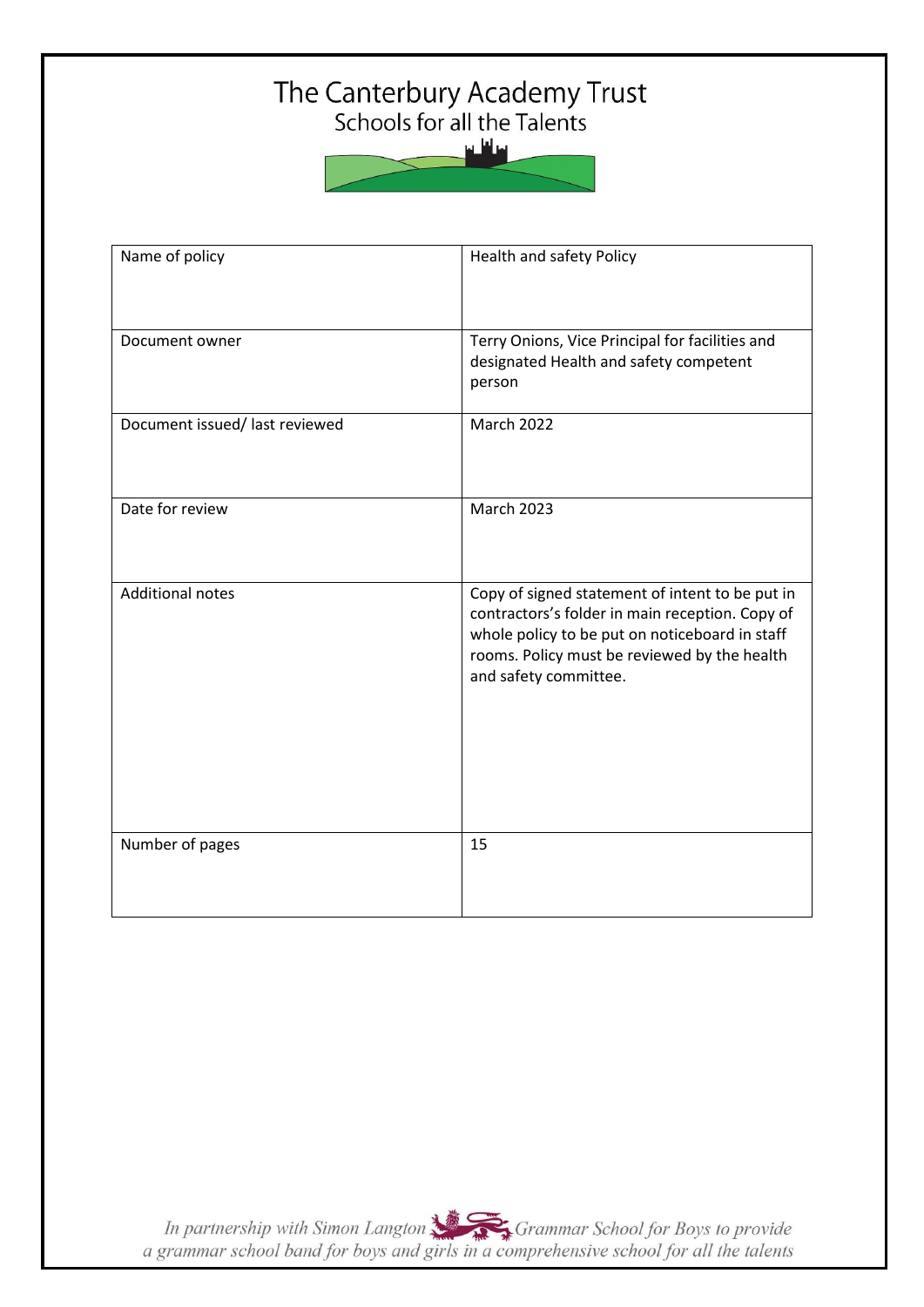## **STATEMENT OF INTENT**

#### **HEALTH & SAFETY AT WORK ETC. ACT (1974)**

The Board of Directors of The Canterbury Academy Trust, recognises its duty as the employer in this instance, and hereby declares its intention to provide safe and healthy working conditions for its employees/students and others on the Academy Trust sites by ensuring that their activities do not adversely affect the health and safety of other people who are affected by their undertaking. We also recognise the need to consult with employees/students and others on academy sites on health and safety matters and the need to consult individuals before allocating particular health and safety functions.

We will refer to expert advice, where applicable, to determine and assess the risks to the health and safety within the Academy Trust and the precautions required to deal with them. As the employer we are also committed to providing sufficient information and training for our employees/students in respect of risks to health and safety. All employees/students and others on the Academy Trust sites must also recognise their own duty to co-operate and support in order to achieve the objectives of this safety policy.

The Directors are committed to establishing and implementing adequate arrangements which will ensure that staff and students will be safeguarded when on the Academy Trust sites or engaged on off-site activities (e.g. Academy Trust trips), and that the premises for which they are responsible are safe for others including visitors and contractors, as well as for students and staff.

We will establish necessary systems for health and safety and ensure these are within the management structure, and that the levels of responsibility as described in this policy are carried out as defined.

March 2022

Chair of the Board of Directors.

March 2022

Executive Principal.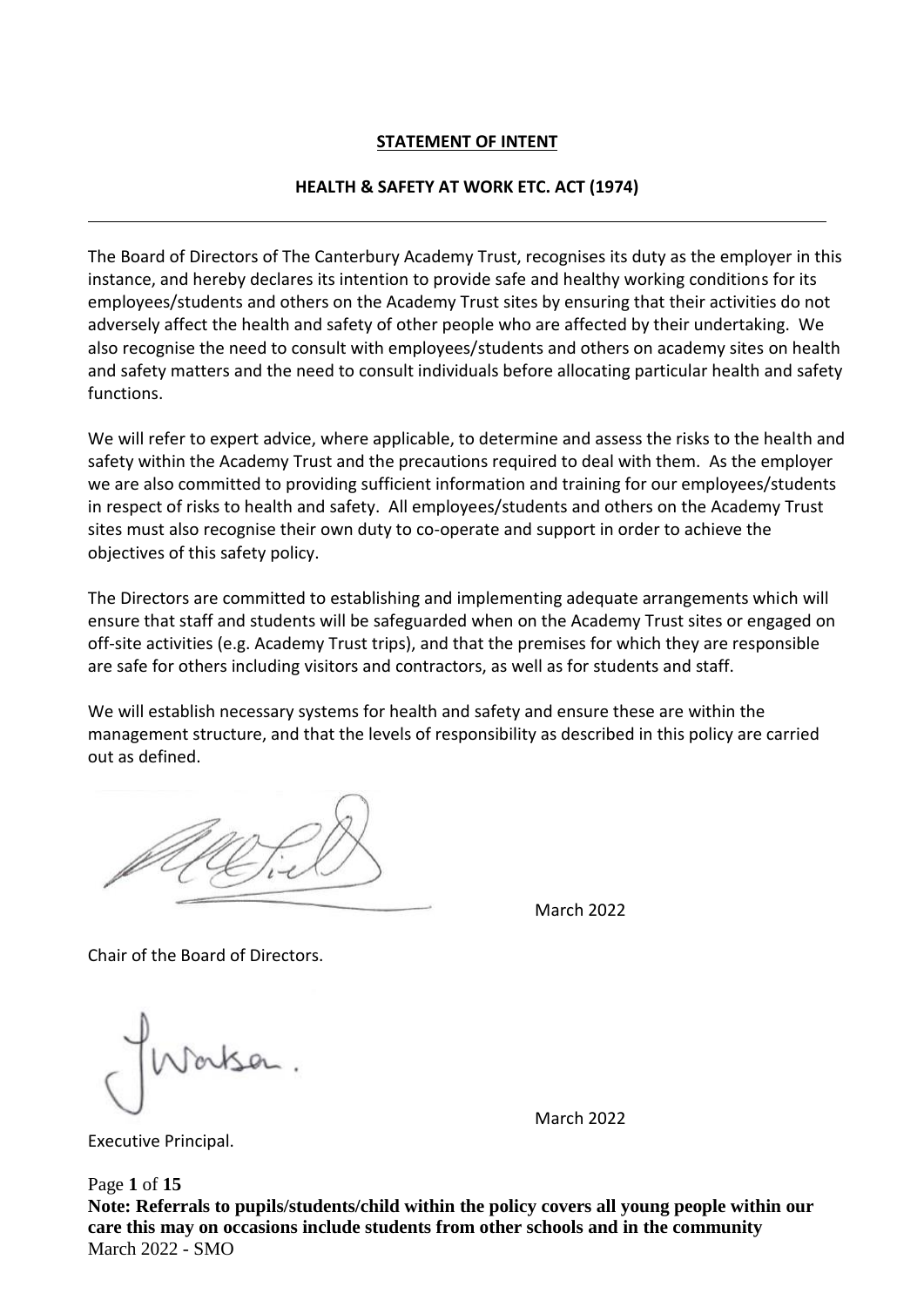## THE GENERAL POLICY

- 1.1 The Canterbury Academy Trust aims to ensure the health and safety of all employees, students and others on Academy Trust sites as far as reasonably practicable at all times.
- 1.2 We will take all possible steps toward ensuring compliance with statutory requirements that are relevant to our operations and activities, taking full appraisal of changes in statutory requirements as they arise.
- 1.3 We regard meeting such statutory requirements as minimum health and safety standards and we will strive to achieve higher standards wherever practicable.
- 1.4 We will comply with circulated instructions and codes of practice that concern the health and safety of employees/students.
- 1.5 As considered necessary, we will call upon the functional expertise of those holding posts at the Academy Trust or from external sources, to advise on matters concerning health and safety.
- 1.6 We will endeavour to give guidance and information to employees/students on:
	- a) what is required of them, in connection with their own health and safety and that of other employees/students under Acts and Regulations as appropriate, and to expect each employee to play their part and contribute by taking steps to clearly understand such statutory requirements and constantly observe them whilst at work and whilst travelling to and from the work place.
	- b) requirements concerning health and safety of themselves and other employees/students, in addition to statutory requirements and to expect each employee to play their part and contribute by taking steps to clearly understand and constantly observe such requirements whilst at work.
- 1.7 We will bring to the notice of employees/students and others on Academy Trust sites their legal obligation to co-operate with Academy Trust management and staff in health and safety matters: to avoid taking unnecessary risks; to maintain their working place and areas in a tidy and safe condition; to carry out their work and operations, including the operation of machinery and plant, in as safe a manner as possible; to require everyone to accept that failure in the use of guards, or protective equipment or appliances, or in maintenance work, leads to unsatisfactory health and safety standards.
- 1.8 Every employee/student must clearly understand that:
	- a) the level of responsibility for securing health and safety is as outlined in Organisation and Responsibilities (2.0).

## Page **2** of **15**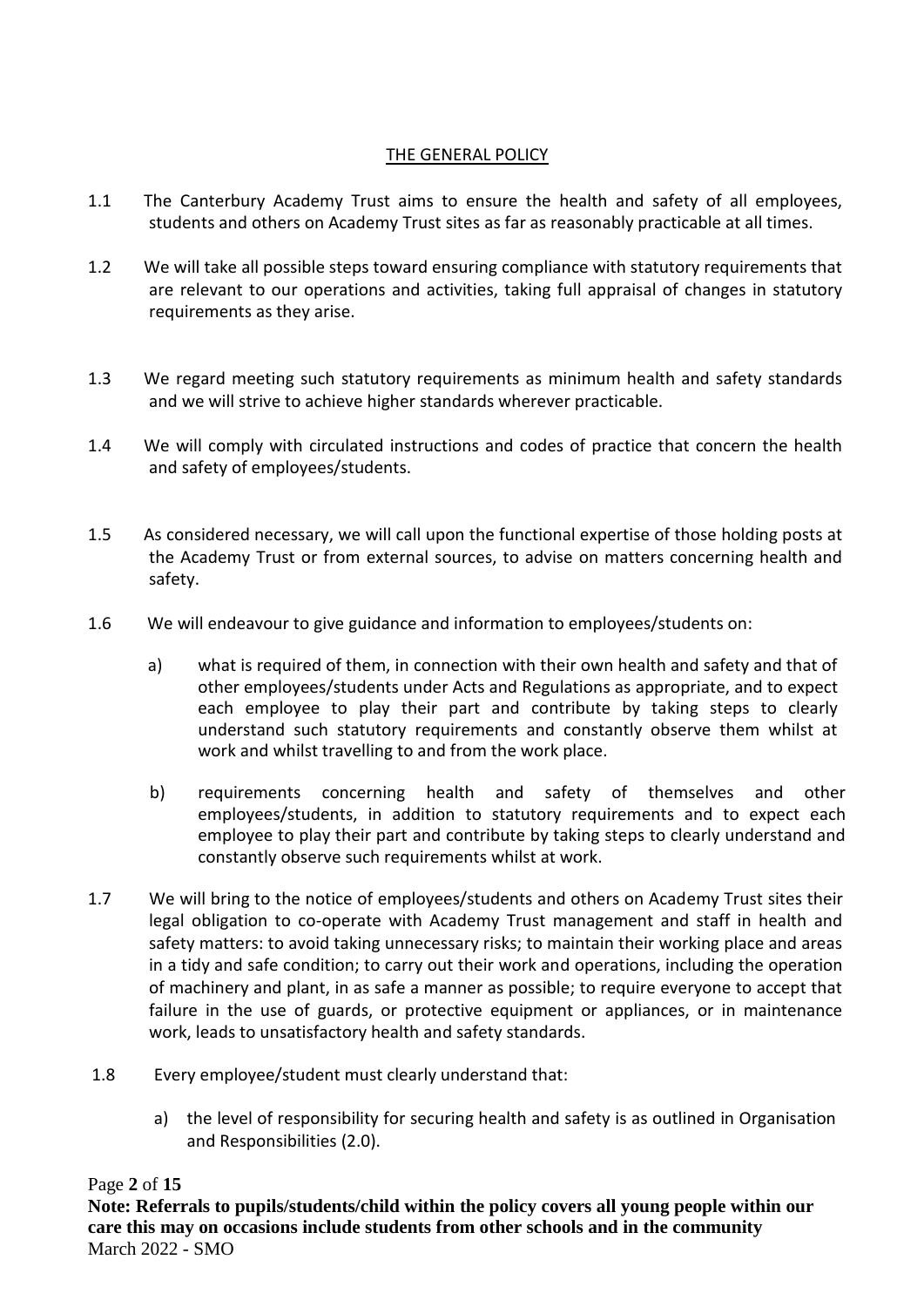- b) they are required to play their full part in maintaining a healthy and safe working environment.
- c) they must individually and/or collectively ensure that devices, equipment, etc., including protective items provided in connection with maintaining or improving health and safety standards and which are either for general use or employees'/students' own individual use, are used properly at the appropriate times, operated or used as designed, not interfered with to render them incapable, and that they draw attention to any such items which have been rendered incapable.
- 1.9 We will encourage employees/students and others on Academy Trust sites, to draw attention to observed actions or conditions affecting health and safety, including 'near misses', also hazards resulting from existing or newly introduced systems of work, operations and methods etc.
- 1.10 We will enlist the support of all employees/students and others on the Academy Trust sites by encouraging them to make their full contribution to this policy, particularly with regard to their own work, operations and activities on matters in any way connected with the safety and health of themselves and other employees/students, by:
	- a) liaising and collaborating with other employees/students, including those engaged in other Academy Trust activities.
	- b) liaising and collaborating with employees/students of any other organisation involved in on-sites activities.
	- c) ensuring health and safety factors are fully taken into account when new methods, machinery, plant, processes, etc., are being planned and installed, or where changes in same are being considered.
	- d) taking full account in their daily tasks, of changes in the requirements for maintaining or improving health and safety standards within the Academy Trust, particularly those brought about by the introduction of new methods, machinery, plant, equipment, processes and methods etc.
	- e) observing and taking account, at all times, of all Academy Trust instructions, codes of practice and all Academy Trust rules as listed in the policy and other Academy Trust policies.
	- f) giving their full co-operation and assistance as necessary to consultation, investigation, research, etc., on matters affecting health and safety.
- 1.11 We will require employees/students who have a supervisory role to acknowledge that the aims and objectives of this policy will only be achieved with good training and supervision.
- 1.12 We will require employees/students who have duties with regard to inspection, examination, testing etc., to carry out such tasks in a thorough manner at all times and report appropiately and accurately.

## Page **3** of **15**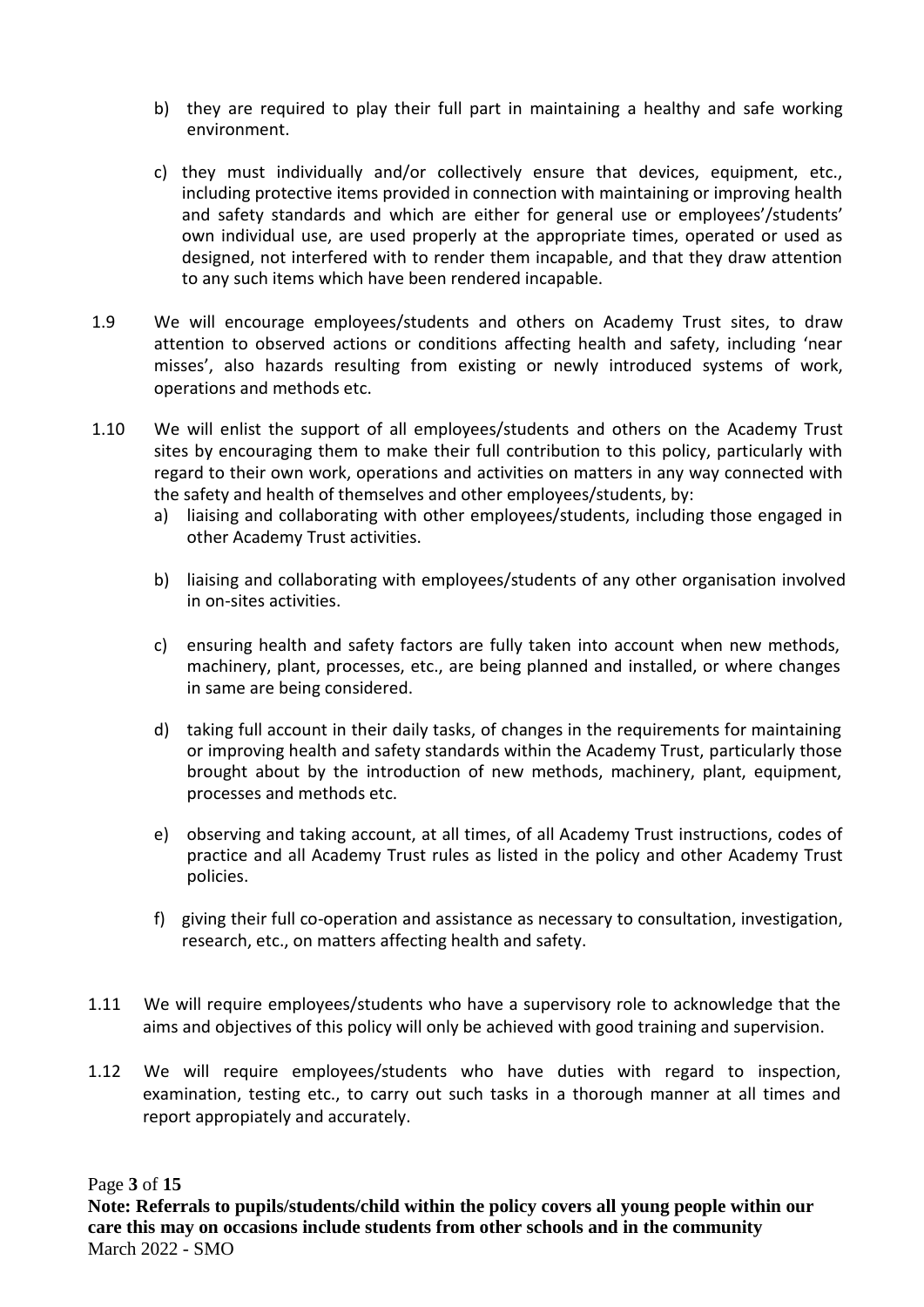- 1.13 We will arrange the training of employees/students to a high standard, taking into account statutory training requirements.
- 1.14 We will provide and maintain equipment, plant, machinery and other equipment, etc., as far as practicable, to ensure a high standard of health and safety of employees/students and employ the most suitable methods of work, equipment, plant and machinery etc., towards ensuring this.
- 1.15 We will monitor the effectiveness and implementation of this policy in relation to all aspects of the health and safety of employees/students and as appropriate the public, and seek to promote the co-operation of all employees/students including management and staff, in accepting degrees of responsibilities placed on them for carrying out both their statutory obligations and those placed on them by this policy and in observing its philosophy.
- 1.16 We will review this policy annually and make revisions as considered necessary towards improving the health and safety of employees/students, or the effect of this policy on health and safety standards.
- 1.17 On a day-to-day basis the Health and Safety Competent Person will monitor the fulfilment of this Health and Safety Policy.
- 1.18 The contents of this policy shall be communicated to all employees/students, contractors and subcontractors. Effective communication and monitoring of the effectiveness of the policy document is an integral part of the day-to-day safety management system adopted by The Canterbury Academy Trust.
- 1.19 The Canterbury Academy Trust has a no smoking policy, which is applicable to all its sites, including those that are not based on the main campus. Smoking is not permitted inside any of the Academy Trust buildings or its perimeters, unless in a designated area.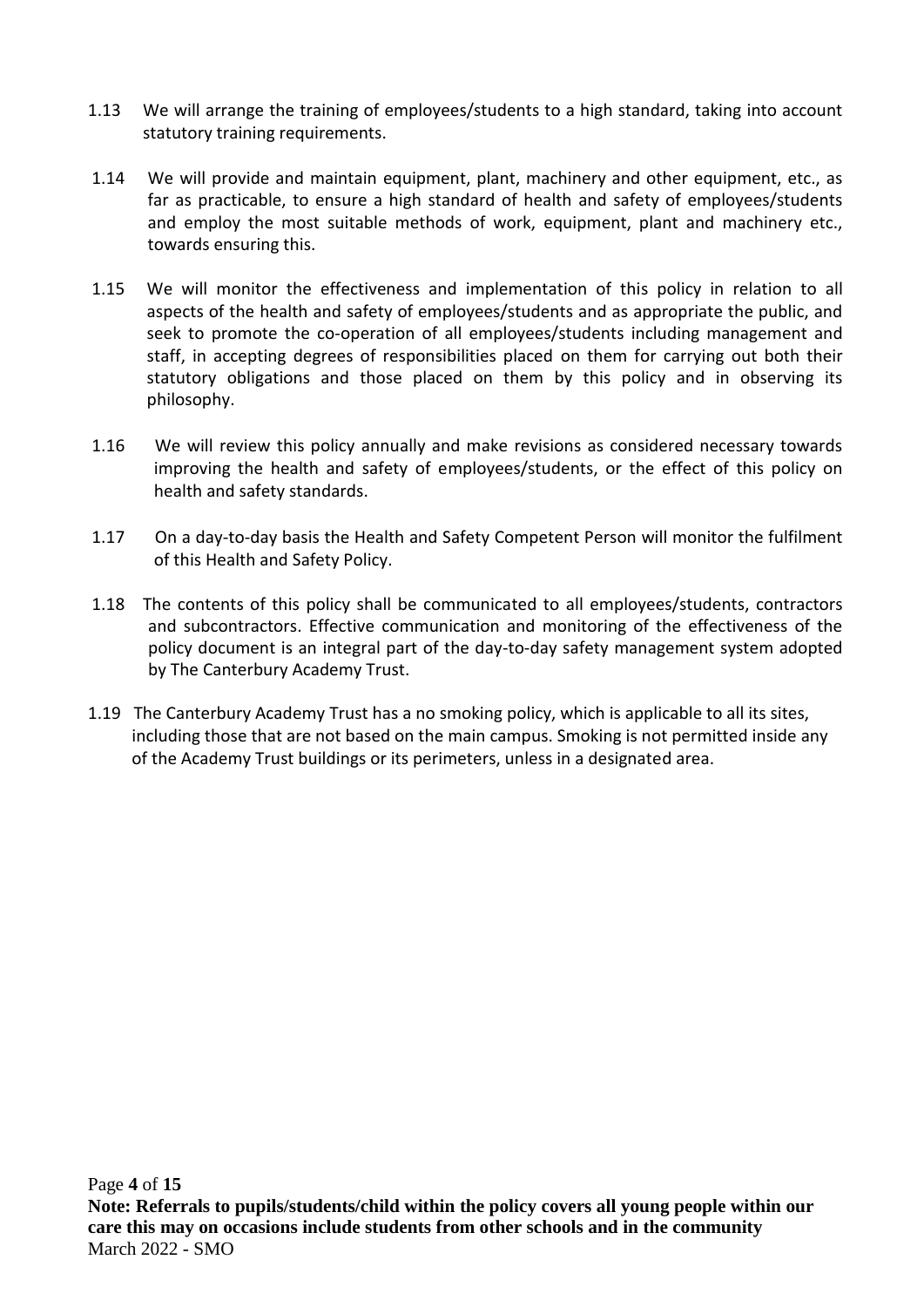#### **ORGANISATION & RESPONSIBILITIES**

The level of responsibility shall be as follows:

2.1 **The Board of Directors** has overall responsibility for health and safety and will appoint a director with specific responsibilities for ensuring that its duties are discharged.

It will:

- ensure a written health and safety policy is in place detailing the arrangements for the management of health, safety and welfare within the Academy Trust and ensure that it is regularly reviewed and brought to the attention of all staff.
- ensure one or more competent persons are appointed, in accordance with the Management of Health and Safety at Work Regulations 1999, to assist it to undertake the measures needed to comply with the requirements and prohibitions imposed by the relevant health and safety statutory provisions and by the Fire Precautions (Workplace) Regulations 2005.
- ensure the means for consulting all staff on any measures that may substantially affect their health and safety.
- ensure adequate monitoring is in place to ensure that the general arrangements for health and safety are working, including regular reports on the outcome of such monitoring.

2.2 **The Executive Principal of the Trust** has responsibility as Officer in Charge of the premises for ensuring that they are safe. In so doing, he will delegate certain tasks and responsibilities to other members of staff and will refer appropriate matters to the Board of Directors. He is also responsible as a senior line manager for ensuring that staff, students and others on Academy Trust sites adopt safe working practices and generally conduct themselves in such a way that they will not injure themselves or others.

## **The Executive Principal of the Trust will ensure that:**

- The Academy Trust Health and Safety Policy Statement and arrangements are reviewed at least once a year and when there are any significant changes at the Academy Trust which may affect the health, safety and welfare of staff, students and others on Academy Trust sites that it is presented to the Board of Directors for consideration.
- all staff, students and others on Academy Trust sites either have a copy of the policy statement and the relevant supporting documents, or know where the statement etc., can be accessed.
- each employee's job description will be changed to include a generic statement on health and safety and where appropriate, specific jobs will identify responsibilities related to the role.
- any health and safety issues are included in The Canterbury Multi Academy Trust Improvement Plan, if necessary.

Page **5** of **15**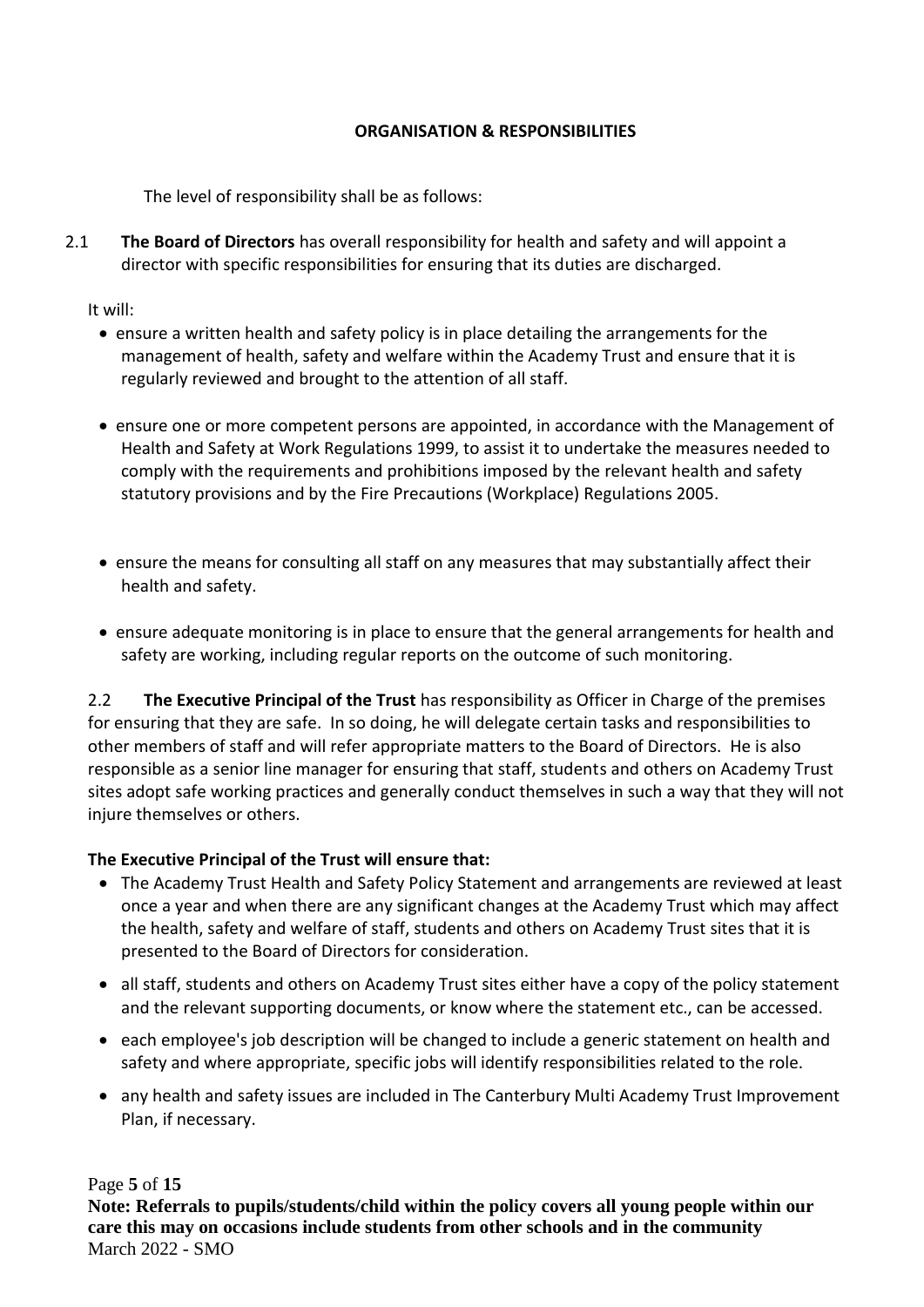- regular meetings are held with the Senior Vice Principal responsible for site and safety and union representatives to discuss issues pertaining to arrangements and procedures to minimise health and safety risks.
- the health and safety requirements are actually implemented, e.g. the carrying out of risk assessments by receiving reports, at least annually, from the Senior Vice Principal responsible for site and safety, including a record of the periodic monitoring which is undertaken.
- facilities are provided to ensure that the Health and Safety Committee meets on a regular basis.
- arrangements are in place to consult with staff on any significant issues that may affect their health and safety.
- complaints/referrals received about unsafe premises, equipment or work practices are dealt with promptly.
- emergency evacuation procedures are in place and are tested regularly.
- adequate first aid provision is made and that an effective accident and incident reporting procedure is in place.
- all staff receive the necessary health and safety training.
- regular reports on the implementation of the health and safety measures are made to the Board of Directors, and that the requirements of any inspector from the Health and Safety Executive, the Fire Prevention Officer and the Environmental Health Officer are properly addressed.
- 2.3 **The Senior Vice Principal for Sites and Safety** has responsibility for ensuring that the health and safety arrangements are implemented and maintained. He is also the designated competent person responsible for health and safety and will be the focal point for day-today issues. He can also provide advice and indicate sources of further advice. As line manager for the Site Manager and team has a responsibility to ensure tasks that are delegated are carried out effectively and will ensure that:
	- Vice Principals are fully briefed on the health and safety arrangements for the Academy Trust and that they have the necessary information and resources for carrying out their role.
	- arrangements are in place to consult with staff on any significant issues that may affect their health and safety.
	- ensure risk assessments are undertaken, that items of significance are recorded and that assessments are reviewed at least annually and when significant changes occur
	- all necessary health and safety training is identified and provided adequate records are maintained and a system is in place for ensuring that refresher training (for example in first aid) is undertaken within the prescribed time limits.
	- the monitoring of all safety arrangements in the Academy Trust is co-ordinated.

Page **6** of **15**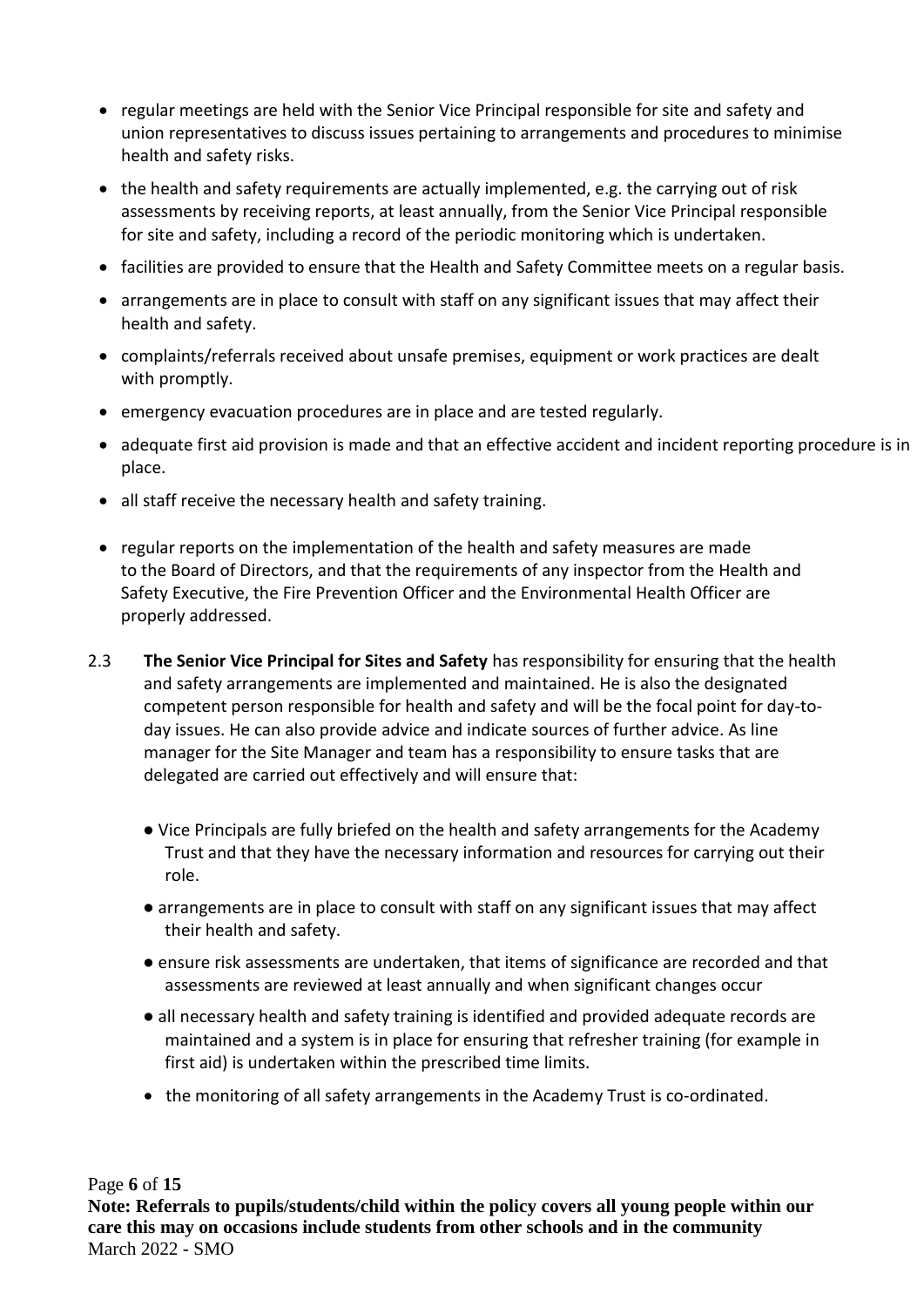- all procedures and written arrangements detailed or referenced in the health and safety policy are reviewed annually and when significant changes occur amendments are recommended to the Executive Principal of the Trust.
- sources of information and advice on health and safety and contacts with outside agencies are maintained.
- health and safety inspections are carried out twice a year and any issues identified as requiring action are attended to.
- any complaints/referrals received about unsafe premises, equipment or work practices are investigated and dealt with promptly.
- first aid provision and emergency procedures are reviewed annually and emergency evacuation procedures regularly tested.
- the fire risk assessment and all emergency firefighting equipment, the means of raising the alarm and any fire protective measures are regularly maintained and tested at least annually and that records of such tests are kept.
- arrangements for inspection and testing of all plant and machinery at the appropriate intervals, and statutory tests are carried out and records maintained.
- Reports are made as directed by the Health & Safety Committee on all health and safety issues, including the analysis of accident and incident data and recommendations made to the Executive Principal of the Trust.

# **The Site Manager will;**

- report on health and safety matters with respect to the school buildings and grounds are prepared;
- ensure safety procedures are developed and adhered to for operations carried out within the school by their staff and by outside contractors under their control. In particular, they must ensure work complies with the Construction (Design and Management) Regulations;
- ensure records of hazards identified on site by staff are kept, along with the remedial action taken and when;
- ensure routine maintenance checks and inspections required by legislation of fixed service equipment;
- ensure the provision and maintenance of all 'fire' equipment and review of fire risk assessments at least annually and that records of such tests are kept;
- ensure all accidents and incidents are recorded in line with the school policy.

## **The Site Team will:**

- ensure that routine maintenance checks and inspections are undertaken;
- ensure that premises safety inspections are undertaken;
- attend to defect reports and recommendations from the Site Manager;
- ensure that all portable electrical equipment is tested on an annual basis;
- ensure all accidents are recorded in line with the school policy;
- ensure equipment, including personal protection equipment is maintained in a safe condition and that substances hazardous to health are stored in a safe place;
- liaise with contractors carrying out work at the School and take appropriate action if they observe the contractor or their employees using any working practice or item of

## Page **7** of **15**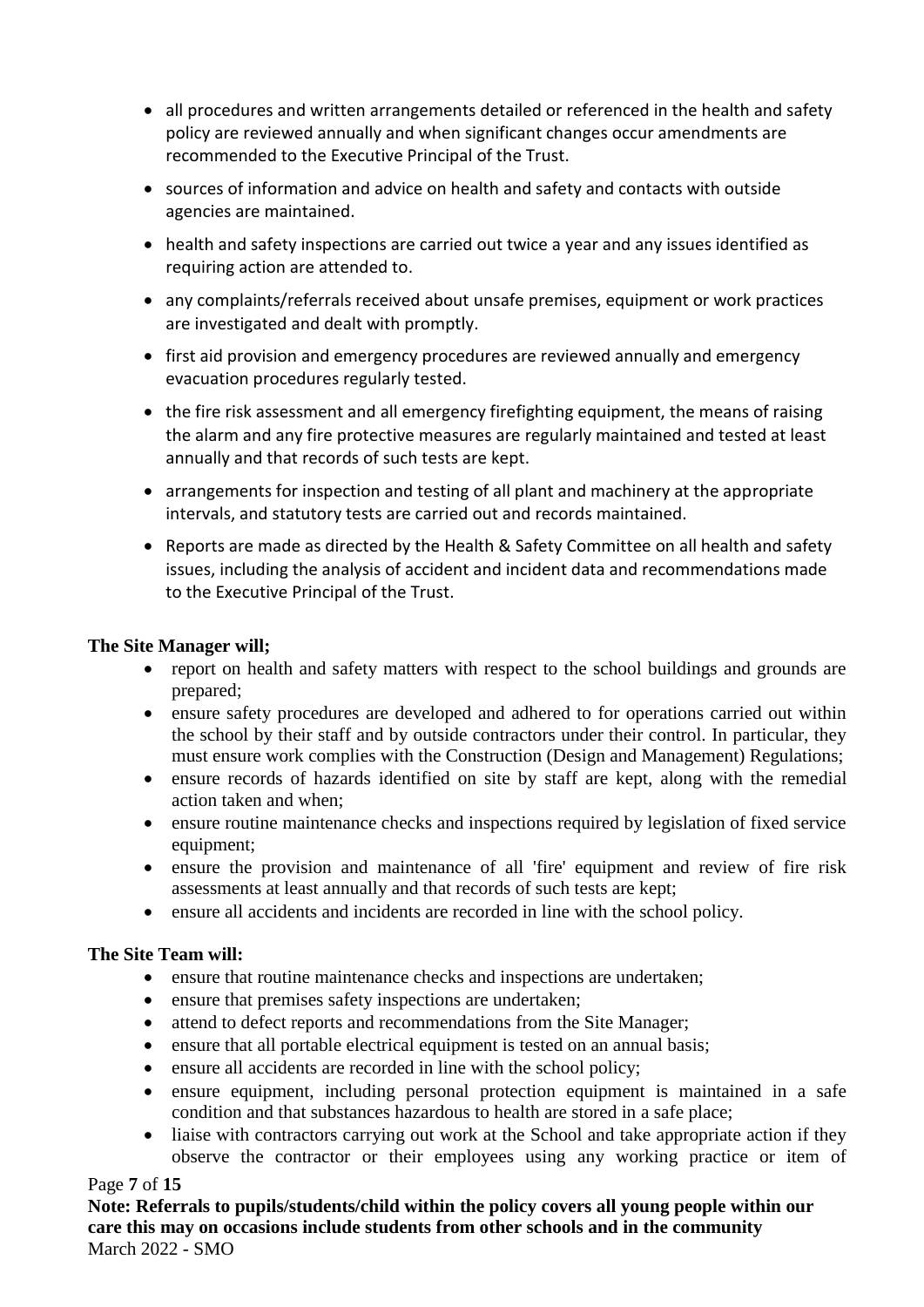equipment which they consider to be dangerous or potentially dangerous. Such action could include reporting the matter to the Site Manager for them to rectify;

- ensure that contractors arriving at site report to main reception and a nominated person ensures that the contractors are informed of any hazards on the school site.
- 2.5 **The Head of Primary School, Head of Middle School, Head of Senior School, Head of Sixth Form, Head of City and Coastal College and Head of the Youth Service are responsible for:**
	- appointing a designated health and safety representative for their faculty.
- following any health and safety special guidance in higher risk subject areas in particular Science, Design Technology, Food Technology and Physical Education
	- draw up departmental health and safety procedures and reviewing them at least annually and when significant changes occur.
	- ensuring all appropriate lesson plans include a section on health and safety.
	- arranging for staff to be fully informed and trained in health and safety, particularly in areas of specialist work where their health and safety and that of students and visitors may be put at risk.
	- carrying out risk assessments of their faculties' activities and ensuring that risks are controlled adequately.
	- carrying out regular inspections of areas under their control to ensure that all health and safety procedures are followed in faculties.
	- investigating promptly any complaints/concerns about health, safety and welfare and putting in place any necessary actions identified as a result.
	- discussing any areas of concern with the Senior Vice Principal responsible for site and safety.
- 2.6 **The Representatives of the Professional Association of Staff** are responsible for deciding whether they wish to nominate a representative to join the health and safety committee.
- 2.7 **Teaching and Wider Workforce staff and Partner Organisations** have a responsibility for the safety of students in classrooms, workshops, on the Academy Trust premises and when on any off-sites school activities.

Teaching and Wider Workforce staff and Partner Organisations will:

- carry out regular risk assessments of activities their classes are undertaking and implement appropriate risk control measures.
- know the emergency procedures in respect of fire and first aid.

#### Page **8** of **15**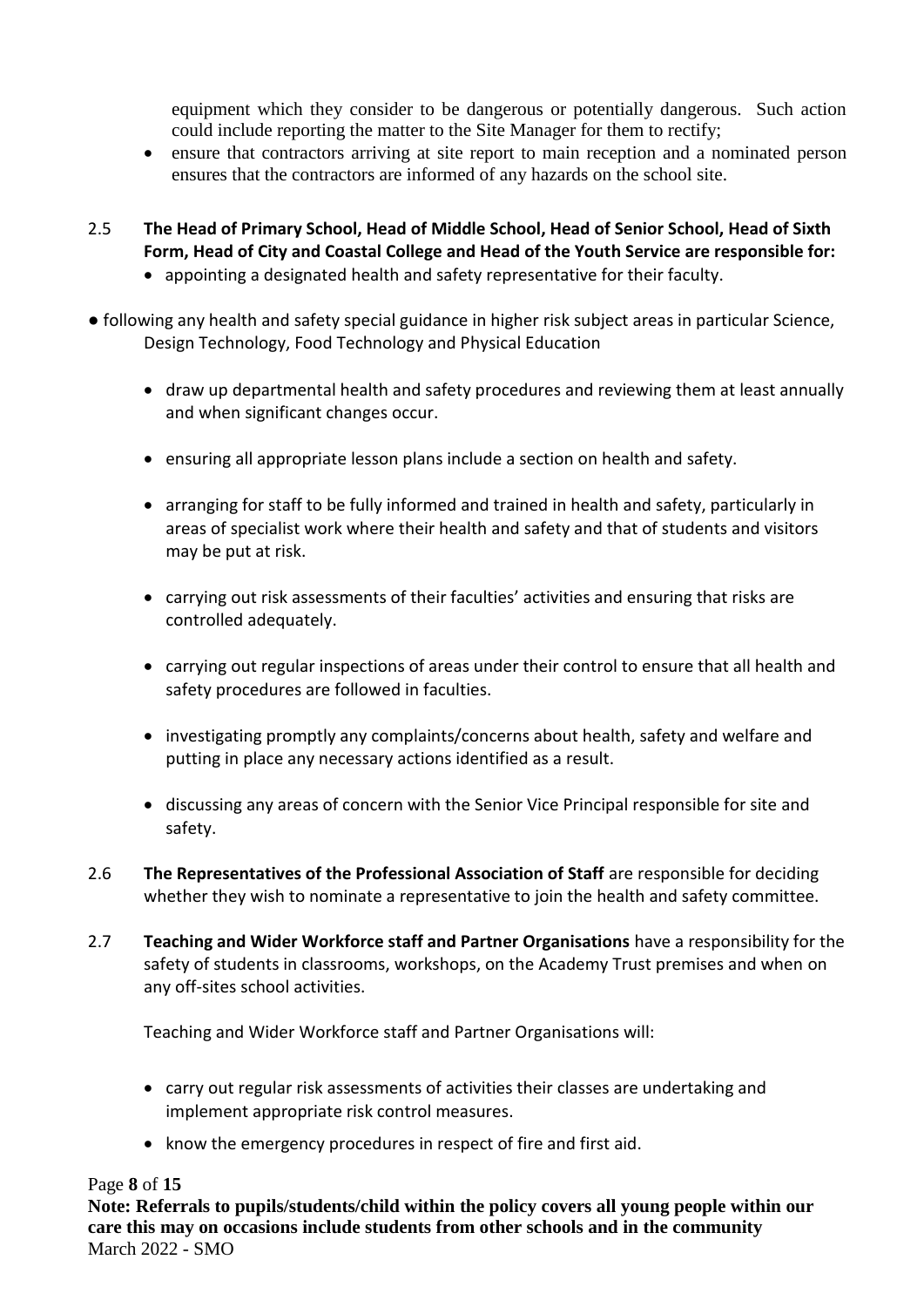- exercise effective supervision of students and ensure that they know the general emergency procedures in respect of fire and first aid.
- give clear instructions and warnings on health and safety issues as necessary.
- promote health and safety by good practice and the inclusion of appropriate learning outcomes.
- follow safe working practices and all health and safety procedures laid down by the Academy Trust.
- report any concerns about safety matters either to their line manager or Senior Vice Principal responsible for Sites and Safety.
- 2.8 **All Staff at the Academy have a Personal Responsibility** for the health and safety of themselves, their colleagues, students and visitors. These are specified more precisely in Section 3 onwards. They also have a duty in law under the Management of Health and Safety Regulations 1999 to report any shortcomings in The Canterbury Multi Academy Trust Health and Safety arrangements.

Each member of staff is also responsible for drawing the Executive Principal of the Trust or Senior Vice Principal responsible for Site and Safety attention to their own personal needs for training and for not undertaking duties unless they are confident that they have the necessary competence.

**2.9 STUDENTS** have a personal responsibility for the safety of themselves and of others.

Students will:

- observe the safety arrangements of the Academy Trust and in particular follow the instructions of staff given in an emergency.
- observe standards of dress consistent with safety and hygiene.
- use and not wilfully misuse any safety equipment, fire fighting equipment or any other item provided for health or safety reasons.
- **2.10 The Extended Schools Co-ordinator** has a responsibility to ensure that adequate health and safety provision is made for all after/before school activities, and any other activities provided by the establishment during out of school hours i.e. holiday clubs.

## **Extended Services - after/before school and weekend activities must:**

- draw up departmental health and safety procedures and review them at least annually and when significant changes occur.
- arrange for staff to be fully informed and trained in health and safety, particularly in areas of specialist work where their health and safety and that of students and others on academy sites may be put at risk.

#### Page **9** of **15**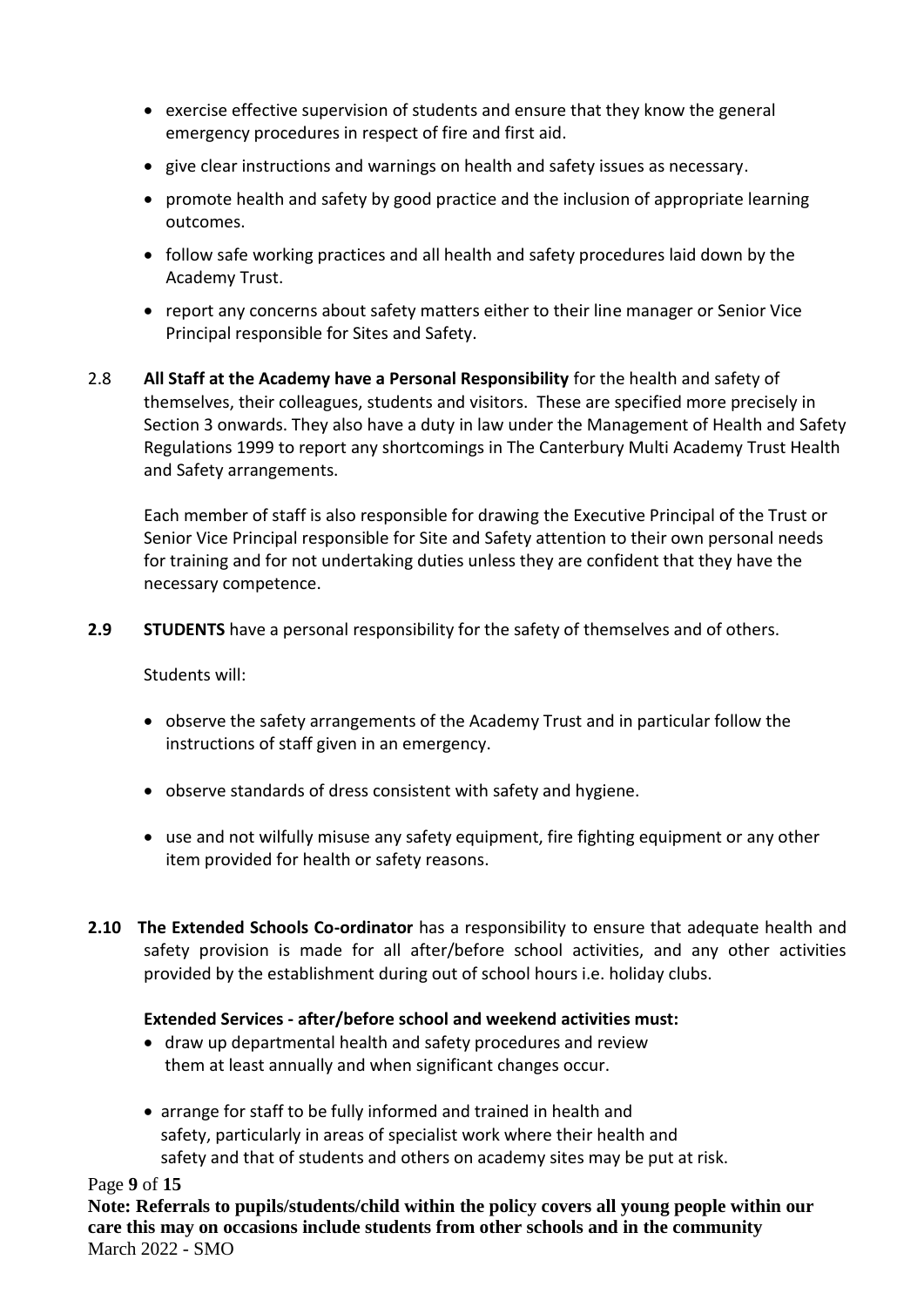- carry out risk assessments on the extended Academy Trust activities to ensure that risks are controlled adequately.
- carry out regular inspections of areas under their control to ensure that all health and safety procedures are followed.
- investigate promptly any complaints/concerns about health, safety and welfare and put in place any necessary actions identified as a result.

## **2.11 The Corporate Services Manager has responsibility to ensure that adequate health and safety provision is made for all external lettings/activities/events**

The points below must be followed:

• conditions of hire of premises given to all lettings.

● ensuring external users comply with statutory requirements that are relevant to our operations and activities.

- The Academy Trust staff are fully informed and trained in health and safety, particularly in areas of specialist work where their health and safety and that of others on Academy Trust sites may be put at risk.
- Risk assessments for external lettings/activities events are suitable and sufficient to ensure that risks are controlled adequately.
- Any complaints/concerns about health, safety and welfare are investigated promptly and any necessary actions identified are put in place.

## **3. Arrangements**

## **3**.1 Legal requirements for premises

- The Trust will comply with the requirements of the Workplace (Health, Safety and Welfare) regulations 1992 with regard to facilities for staff such as lighting, heating, ventilation, space, condition of floors and general welfare facilities.

- The Trust will comply with the arrangements of the Education (School premises) regulations 1999 with regard to school facilities such as washrooms for pupils and staff, medical accommodations and indoor temperatures.

3.2 Emergency Evacuation Procedures - The signal for evacuation will be the continuous ringing of the fire bell. Staff, students and visitors must always evacuate the school if the fire alarm sounds. An independent fire risk assessment has been completed and will be reviewed on an annual basis or when any changes occur. Weekly fire alarm tests are carried out by the site team and records kept.

Page **10** of **15**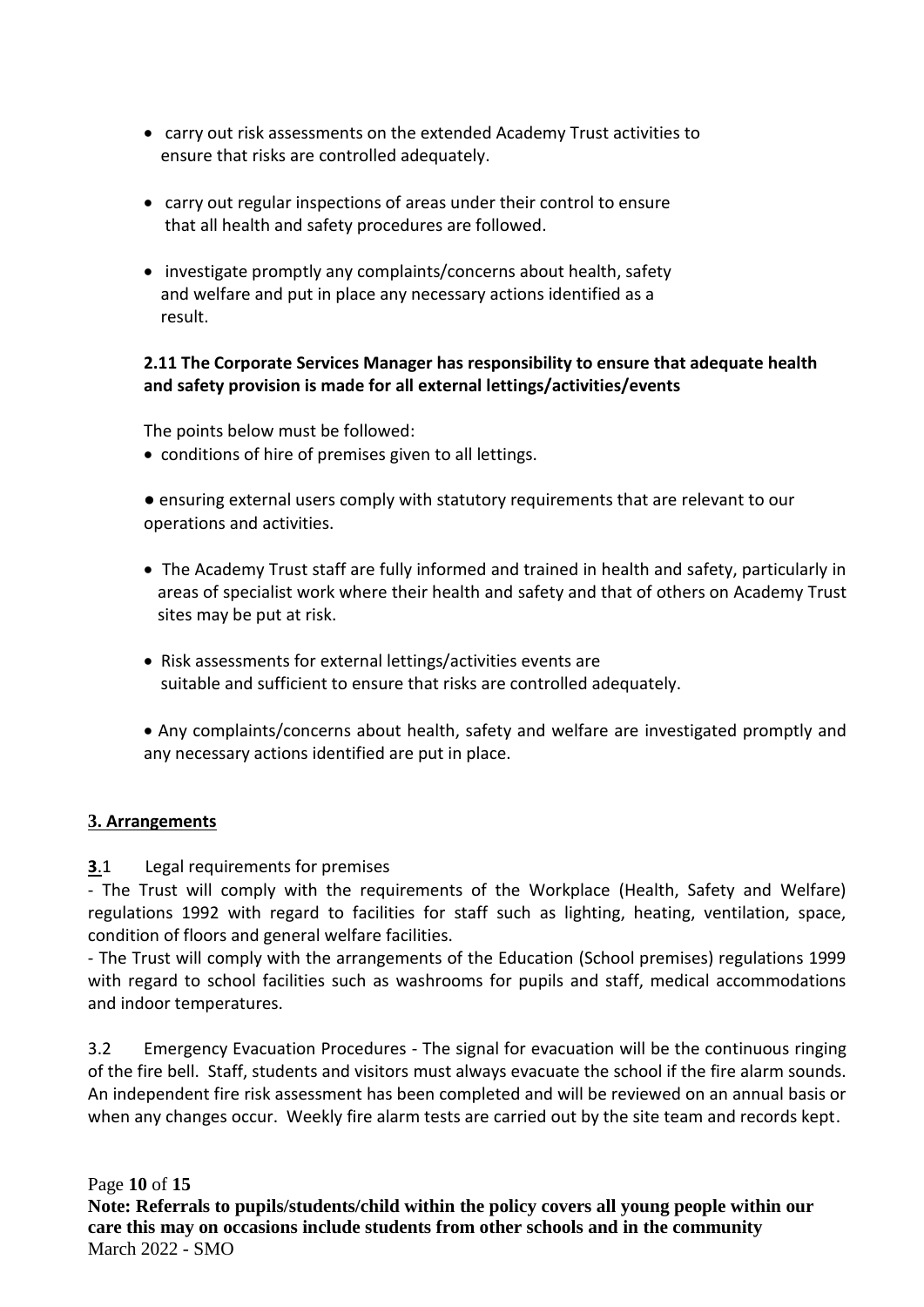3.3 The Senior Vice Principal (Site & Safety) will organise emergency evacuations drills as appropriate, but at least once every other term and (ideally) before the end of the first week. Each fire drill will be recorded and monitored for effectiveness

3.4 The fire extinguishers will be serviced and maintained as part of an annual contract. This contract will be monitored via the premises inspection. Any faults must be reported to the Site Manager for immediate remedial action. Emergency evacuation notices are displayed in all classrooms. The Site Manager will ensure that these notices are displayed in a prominent position as part of the premises inspection

3.5 Any student with special needs must be given special consideration by their class teacher as to whether or not a Personal Emergency Evacuation Plan (PEEP) is required. This will need to be devised with the Senior Vice Principal (Site & Safety), if the class teacher or SENCO identify a particular problem

3.6 Bomb Incident and Lockdown Management - Any member of staff who receives information or sees any person/s that may require the school to go into potential lockdown must immediately inform a member of the Senior Leadership Team. The schools 'Dangerous Intruder Procedures' may then be put in place

3.7 First Aid Procedure - There will be sufficient staff who will have current first aid training, with the aim that there should be two qualified persons on site at any one time. First aid boxes are kept in each main medical room for the primary and secondary phases. There are also first aid boxes in the PE office and main Science prep room for the secondary phase. First aid boxes are checked on an annual basis by Student Reception with records kept

- 3.8 In the event of an accident the following procedure must be followed:
	- render inoperative any equipment involved in the accident
	- summon assistance
	- if the injury is of a minor nature ensure follow-up treatment is carried out by reporting to the qualified First Aider
	- if the injury is of a major nature then an ambulance should be summoned immediately without undue delay attempting to contact parents or guardians.
	- if the injured is mobile then he/she should be taken for emergency treatment to the Hospital
	- a member of the School Leadership Team is responsible for arranging for a member of staff to accompany the student to hospital if required

3.9 All staff must report any accident (or near misses) involving themselves or visitors/volunteers. Details of this are recorded on the accident database held by the Senior Vice Principal (Site & Safety). All accidents will be investigated to prevent re-occurrence and monitored to identify trends. Specified categories of incidents will be reported to the HSE as required

Page **11** of **15** 3.10 Risk Assessments and Guidance Notes - Specific risk assessments are required for activities involving fire, manual handling and substances while more general risk assessments must be completed for those activities where specific assessments have not been carried out. Although risk assessments relating to most activities of the school will have been or will be completed on your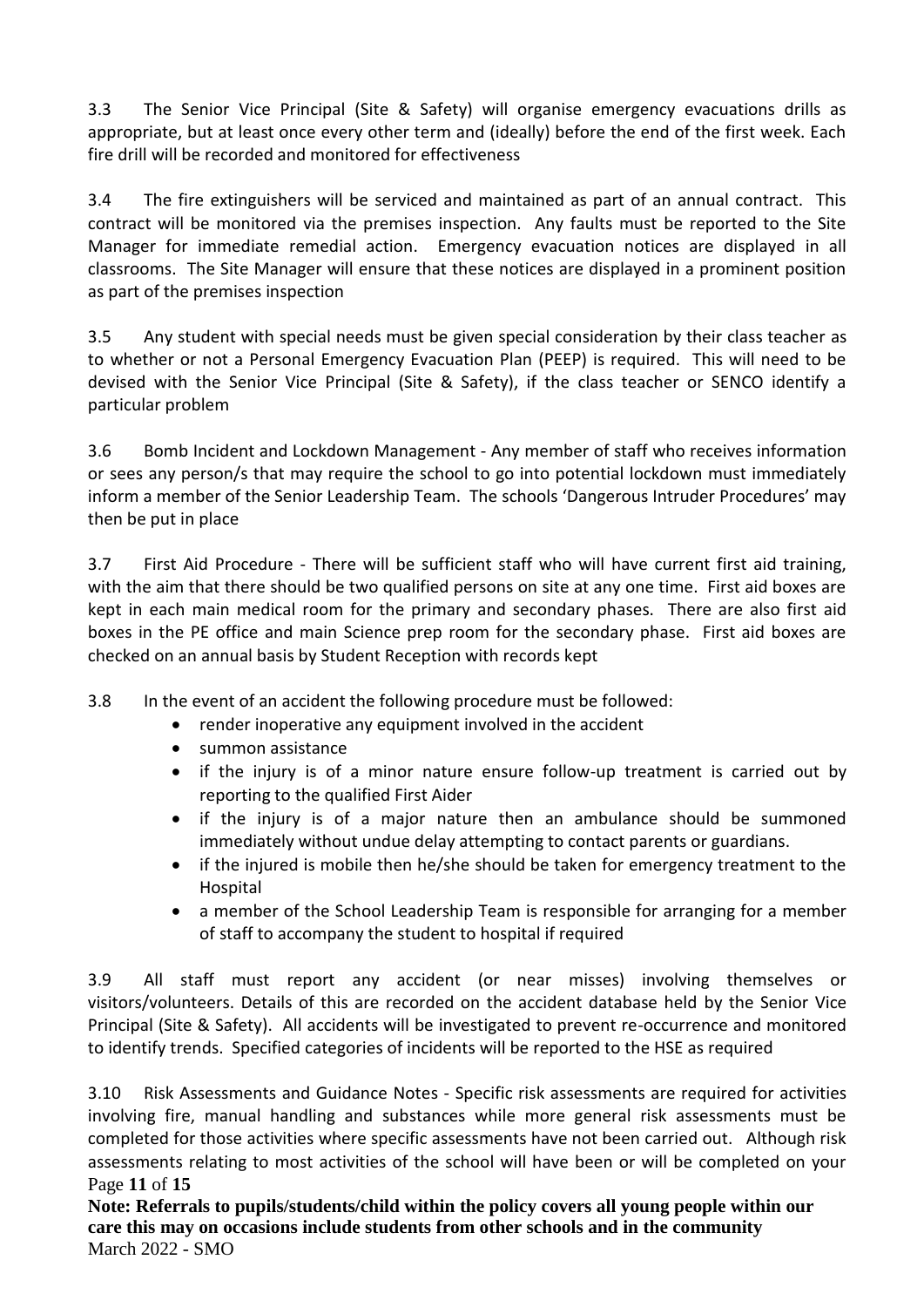behalf, all staff have a responsibility to make themselves familiar with both the general and the specific risk assessments relating to your area of work. Copies of these assessments are held by the Senior Vice Principal (Site & Safety)

3.11 The School has published guidance on Off-site Activities and Educational Visits which details clear procedures to be followed when planning and arranging a visit.

3.12 Asbestos - The school has had an asbestos survey completed for the premises. Asbestos materials in good condition are safe unless asbestos fibres become airborne, which may happen when materials are damaged. The Site Manager has been nominated to liaise with contractors to ensure that they are provided with relevant safety information and will approve works to be undertaken in school.

3.13 Legionella – weekly tests are carried out with regard to legionella and records kept to ensure compliance with specific statutory requirements. An annual report compiled by an independent third party is carried out each year.

3.14 Display Screen Equipment (DSE) - An audit of all staff will be undertaken to identify those staff who would be considered as DSE 'users'. Those staff should complete the Workstation Self-Assessment Checklist. DSE 'users' are entitled, if they wish to an eyesight test, particularly if they are experiencing visual difficulties associated with the use of DSE, and if they request it. See DSE policy.

3.15 Electrical Equipment – All areas of the school have had an independent report on electrical within the last 5 years. All staff are responsible for ensuring that they use and handle electrical equipment sensibly and safely. The electrical equipment must be PAT tested to show it is safe. Any student or volunteer who handles electrical appliances must do so under the supervision of the member of staff who so directs them. If there is any doubt about the safety of the equipment it must not be used. Any potential hazards will be reported to The Site Manager immediately.

3.16 Emergency Lighting – tri-monthly tests on emergency lighting are carried out by the site team and records kept. An independent emergency lighting assessment has been completed and will be reviewed on an annual basis or when any changes occur.

3.17 Machinery and Equipment - Maintenance schedules for machinery and equipment are in place to ensure that all equipment is safe. Guidance notes will be kept individually by departments on the relevant machinery and equipment used by their staff and students. Where manufacturer's instructions are not available the Head of Faculty will prepare instructions for maintaining the equipment, for machinery and will liaise with the Site Manager to obtain such advice as may be needed for preparing those instructions.

3.18 Moving and Handling - All equipment must be moved safely. Large pieces of equipment must only be moved by people who have received training. Training will be offered to those staff who are expected to lift objects. If you are apprehensive about your capability to move goods, equipment or furniture, please either ask for help or do not undertake the activity. Where lifting equipment is provided, only those members of staff who have been trained in the use of the equipment may undertake this activity.

## Page **12** of **15**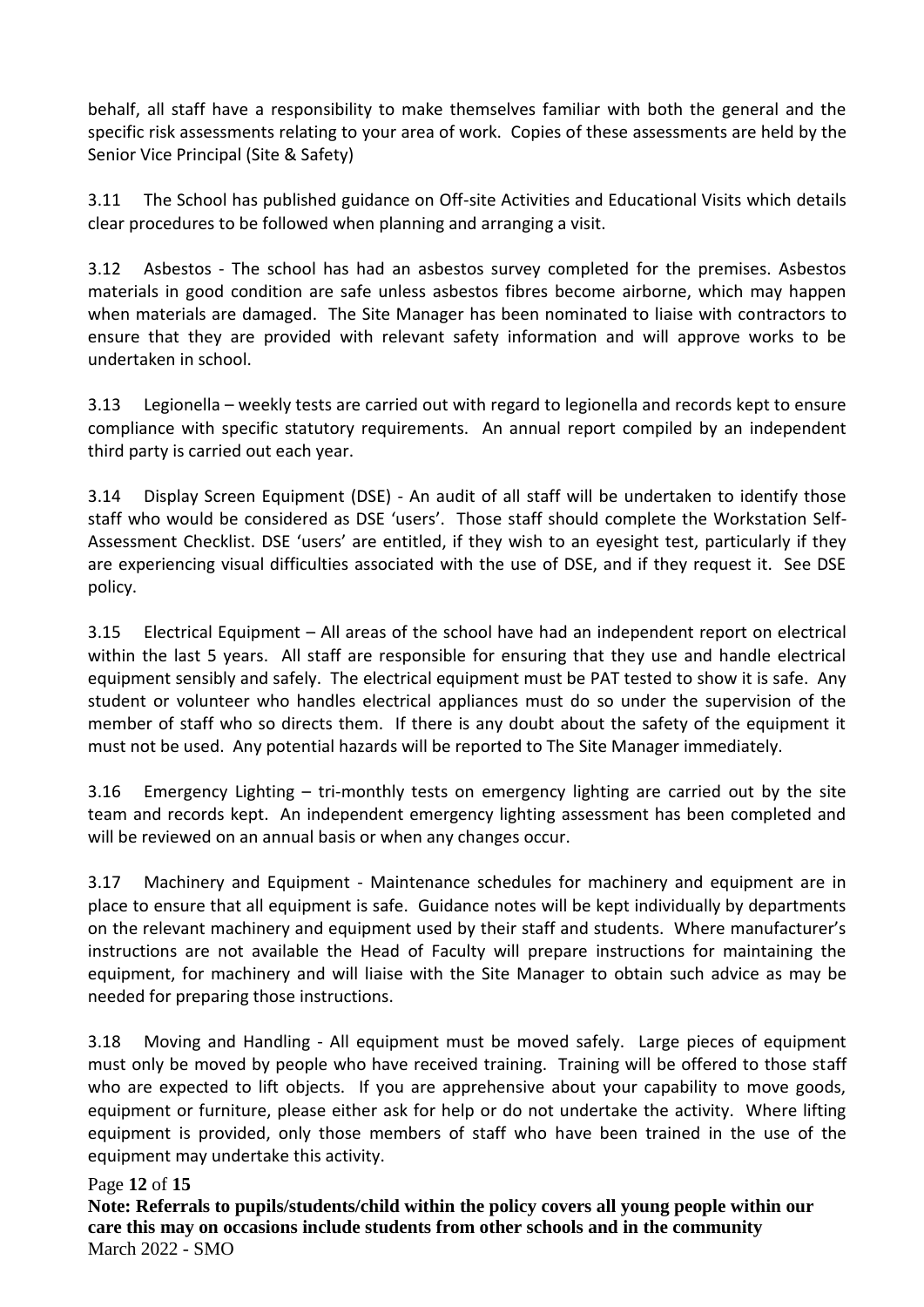3.19 Work at Height - All work at height must be properly planned and organized to ensure that it is carried out safely. Chairs, furniture or other fixtures must not be used to work at height or to access it. The Site Manager is responsible for undertaking risk assessments for work at height tasks. Work at height is only carried out by staff who are competent for the work involved.

3.20 Housekeeping - The risk of injury within the workplace is most likely to be caused by the more mundane hazards as a result of poor housekeeping. Trips and falls can be caused by trailing cables, objects left on floors, traffic routes blocked within the classroom. It the responsibility of the teacher to ensure that their classroom has clear traffic routes and that exit routes are kept clear. The site team will undertake an inspection whilst opening the school each morning to ensure that communal areas are free from trip hazards, etc. The site team will report all hazards, obstructions, defects or maintenance requirements to the Site Manager. It is the duty of all staff to be vigilant and aware of possible hazards. If any spillages occur, these should be dealt with immediately. The school will be cleaned as per the cleaning schedule and will be monitored by the Cleaning Manager and Site Manager. All waste will be disposed of according to appropriate health and safety guidelines.

3.21 Violence at Work - All staff must report to their line manager any incident of aggression or violence (or near misses) directed to themselves from any source.

3.22 Lone Working - It is recognised that within the school there are posts where staff are required to work alone e.g. site team, even for a short period of time. It is the Line Manager's responsibility to undertake a risk assessment of all risks associated with lone working on the school site. Staff, who are identified as lone workers will be given all necessary information, instruction and training to enable them to recognise the hazards and appreciate the risks involved with working alone. See Lone working policy.

3.23 Off-site Visits - The school has separate guidance and procedures for Off-site visits. Staff must ensure that prior to planning or accompanying an off-site visit, that they are aware of the school's procedures on Off-site Visits. See educational visits policy.

3.24 Hazardous Substances – The Site Manager and the Cleaning Manager have responsibility for implementation for the Control of Substances Hazardous to Health (COSHH) Regulations. Any substance used in the school must have a product safety data sheet, and that hazard and risk assessments for that substance be carried out, maintained in written form, and available to the users. Any colleague unsure of their position in relation to COSHH may consult the Site Manager.

3.25 Radiation - The Science Department holds a selection of radioactive substances. A Radiation Protection Supervisor has been nominated within the school. The Science Department works closely with CLEAPSS on behalf of the School to ensure that the school complies with the Ionising Radiations Regulations.

3.26 Pressure Systems - All pressure vessel systems in the school will be listed on the inventories of the departments concerned. All pressure vessel systems in the school will be subject to annual inspection by appointed contractor. Safety certificates for all such systems will be displayed in the vicinity of the system concerned. Systems identified as faulty will be removed from use at once

## Page **13** of **15**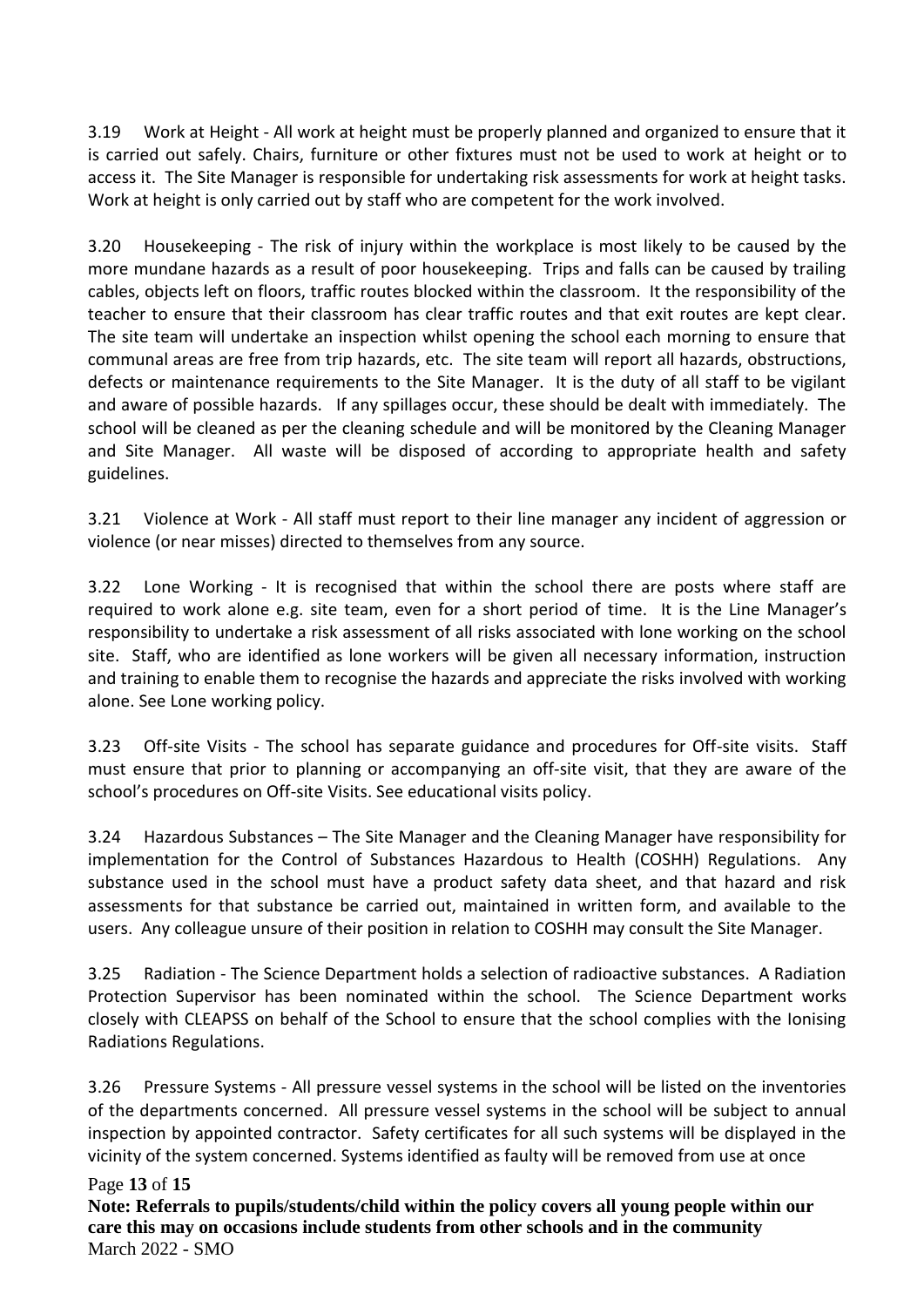3.27 Noise at Work - All members of staff need to be aware of "nuisance noise" and respect the needs of others in the School. Common sense and courtesy by all members of staff, pupils and visitors to the school will prevent problems arising. Any member of staff detecting a potential problem will report immediately to The Site Manager.

3.28 Use of Minibuses - The Guidelines for Minibus Operation apply to all minibuses. All drivers must:

- be aged 25 and under 65 and have held a full current driving licence for at least three years without 'own fault' claim or conviction
- be authorised to drive a minibus
- have passed appropriate minibus driver training and assessment

Drivers of vehicles on the school site are subject to all normal regulations including the wearing of seat belts. A speed limit of 10 mph is imposed on vehicles on site. Drivers of all vehicles, whether car or motor cycle must not drive carelessly or inconsiderately on any occasion. Procedures are in place to notify The Site Manager of any faults identified with the minibus. Guidance notes on what to do in case of an accident are kept in the glove compartment of the minibus.

3.29 Training and Information - A training needs analysis will be undertaken by the Site Manager in conjunction with the Heads of Faculty to identify any mandatory health and safety training required for members of staff and this will be regularly reviewed. All members of staff will receive a health and safety induction when they commence employment with the school and the induction will include specific elements of this policy being brought to their attention. Health and Safety training is delivered to all staff on development day annually in September and to any new members of staff as part of their induction process.

# **4 Monitoring**

4.1 Monitoring Health and Safety - Health and safety standards must be monitored by the senior leadership team in conjunction with the school directors by the following:

- the Senior Leadership Team will include health and safety as part of the agenda of their regular meetings;
- the Senior Vice Principal (Site & Safety), Site Manager and Cleaning Manager will meet each week to discuss health & safety issues
- the Senior Vice Principal (Site & Safety) will conduct weekly inspections (with the Site Manager and Cleaning Manager) of various areas of the school site, such that each area is inspected at least every six weeks
- A Health & Safety meeting will be conducted three times a year with the Director responsible for health & safety

4.2 Visitors - All visitors to the school will be asked to sign in at main reception and sign out when they leave and are required to wear a badge. All staff accepting of visitors will accept responsibility for specific volunteers or visitors including checking that they are aware of emergency procedures and supervising their evacuation in case of an emergency.